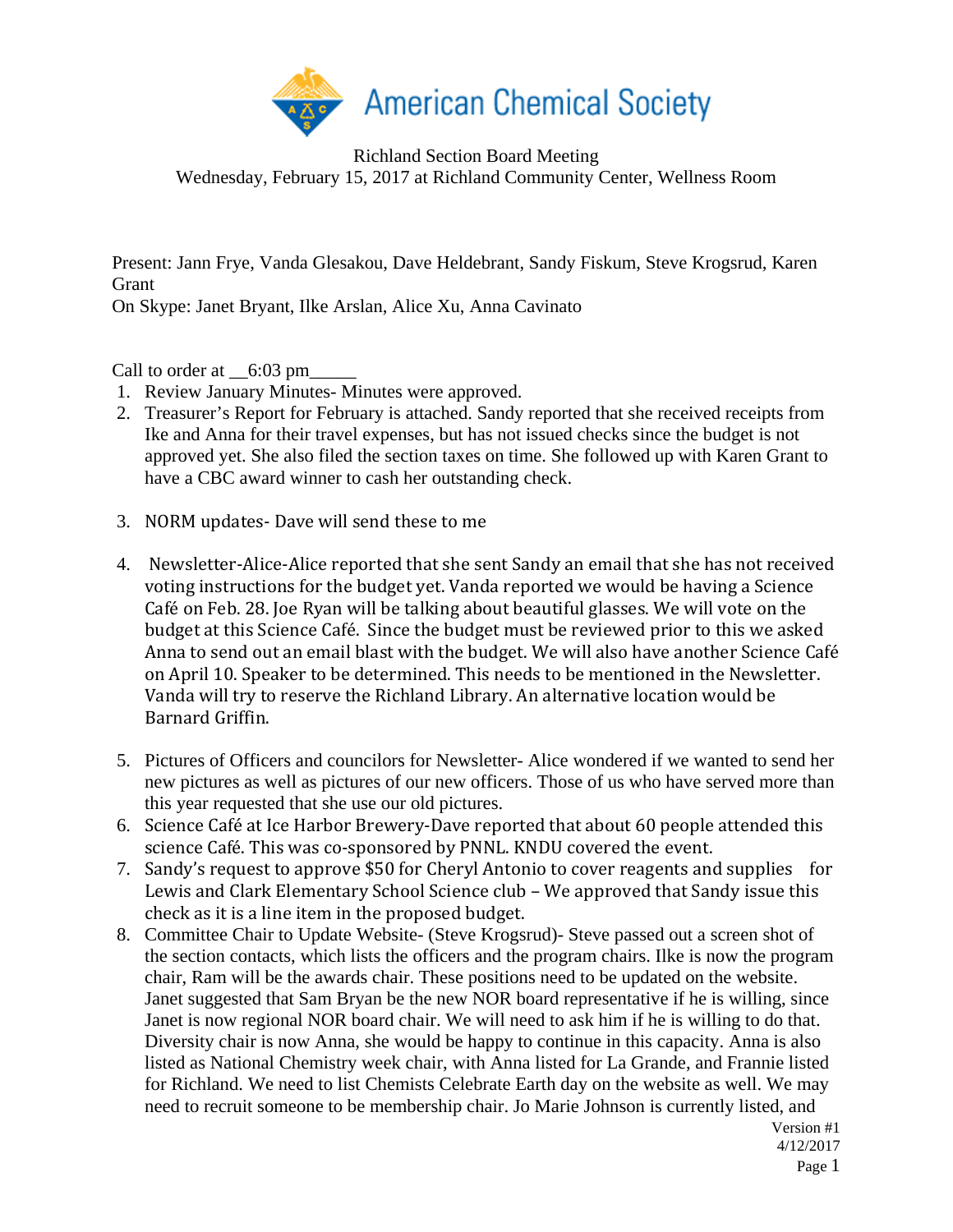

Richland Section Board Meeting

Wednesday, February 15, 2017 at Richland Community Center, Wellness Room we need to ask her if she wants to continue. Steve will continue to be the public relations chair. Cary Seidel is listed as historian, and we will have to ask him if he wants to continue. Alice agreed to continue as our newsletter chair Steve reported that Matt Monroe wants to continue a webmaster. Sandy suggested we contact Dev Chatterjee to see if he has interest in helping with any of these positions.

- 9. Other Topics- Anna will be hosting a Chemistry in a Box on Sport, Feb. 21 in La Grande. The annual report has been completed. Anna and Janet are working on ChemLuminary nominations. The report will be submitted tonight before 9 pm. Anna will send a copy of the report for inclusion at the end of the minutes.
- 10. Budget 2017- Sandy reported that this will be sent to the members and voted on at the Feb. 28 Science Café.
- 11. Mid-Columbia Science Fair- This is in March 9, 9am-3 or 4pm. We will need judges. We discussed giving either two high school awards or giving one middle school and one high school award. We decided to do one award for middle school and one for high school.
- 12. Earth Day- April 22. La Grande is already planning an event. We need to plan something in Richland.
- 13. Nuclear Science Merit Badge training- Sandy reported it will be on March18 and 25 at WSU. She has about 10 kids have signed up so far.
- 14. Career Fair- Vanda is arranging for Nick Milanovich to come to present on how you nail interviews and how to make presentations to advance your career. We are looking at having this in April or May.
- 15. Enterprise Middle School Math Club won first place in the regional competition and will be going to the state competition. Vanda is coach of this club.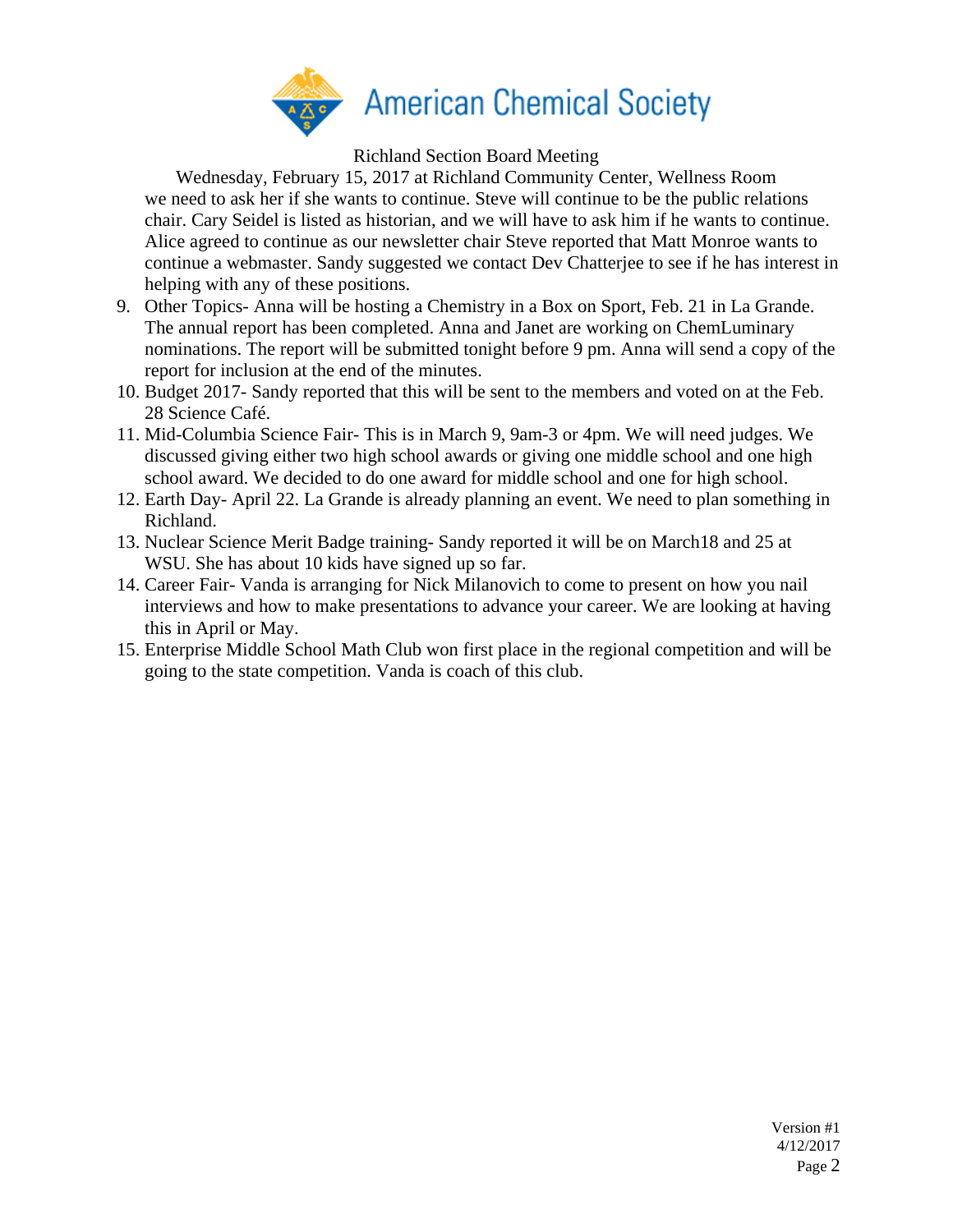

## Richland Section Board Meeting Wednesday, February 15, 2017 at Richland Community Center, Wellness Room **ACS Richland Section Treasurer's Report**

February 15, 2017

**Activities** Fransen Acosta CBC student award winner (at Geezer fest) has still not negotiated her check for \$25. I emailed Karen Grant to follow up. **Starting Balance** Savings \$18,873.32 Checking \$13,476.36 **Receipts** From Amount Budget Category Date Directed to: None. Total receipts this period \$0.00 **Expenses** To (date billed) Amount Budget Category Date Paid Description; check number None. Total spent this period  $$0.00$ **Ending Balance** Savings \$18,873.32 Checking \$13,476.36 Submitted 2016 tax form 990-N to the IRS on 2/4/17. Received 2016 interest income form 1099-INT from Banner Bank (total of \$15).